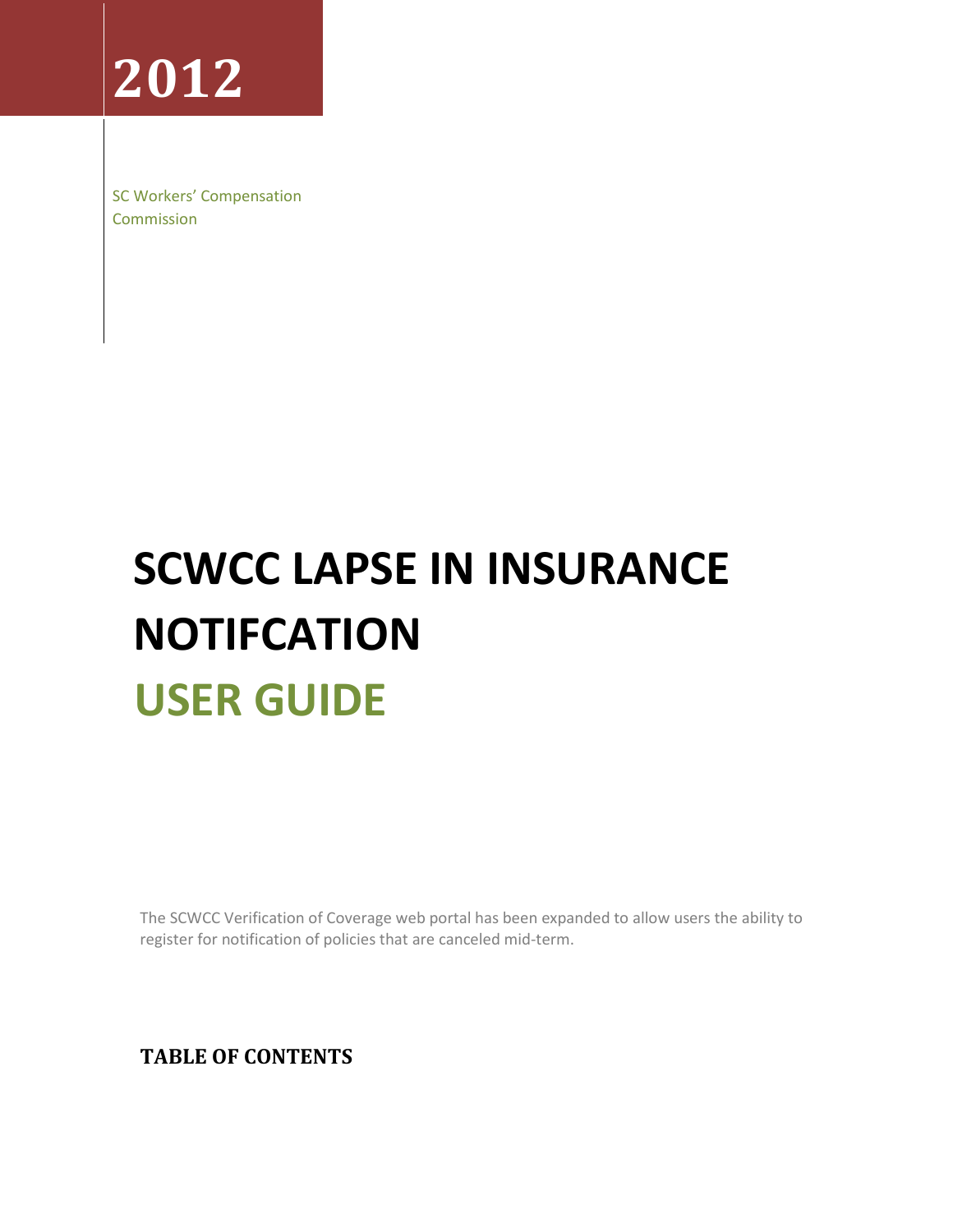**User Manual - Revision 4** 

Revised 12/10/2018

Page 2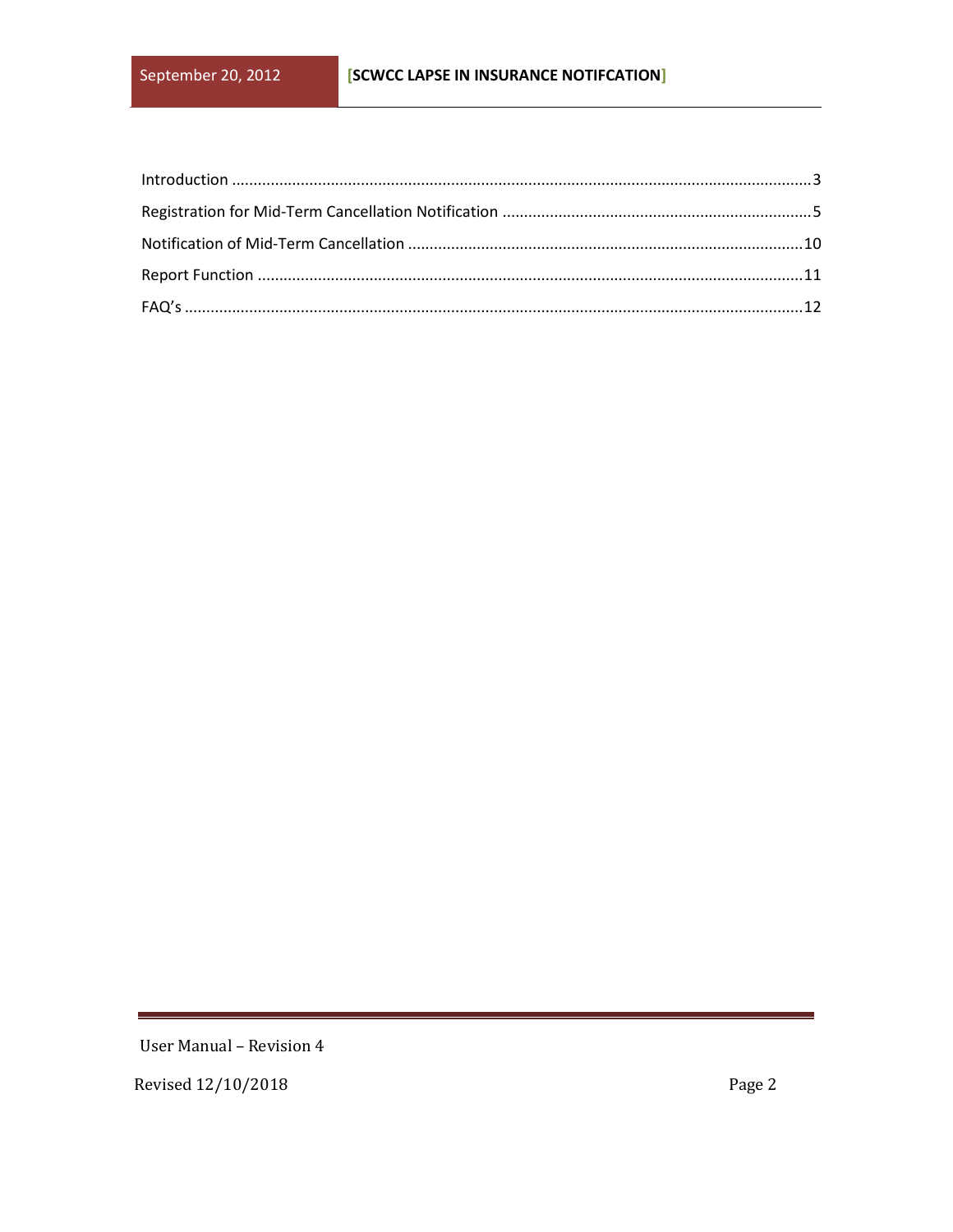## SCWCC Coverage Lookup and Lapse in Insurance Notification

#### <span id="page-2-0"></span>**Introduction**

The South Carolina Workers' Compensation Commission is proud to offer the ability to register and receive notification of policies that have been canceled mid-term based on a search of the NCCI database via the SCWCC Verification of Coverage link on the [www.wcc.sc.gov](http://www.wcc.sc.gov/) website. This service has been developed in cooperation with Frank B. Norris and Company and the South Carolina Home Builders Association (SCHBA).

**Problem as stated by SCHBA**: Title 42 of the South Carolina Code of Laws holds General Contractors (GC's) and Residential Home Builders responsible for occupational injuries or death sustained by un-insured subcontractors and their employees while performing work on behalf of the building contractor. Many contractors require their subcontractors to procure a policy of Workers' Compensation coverage to protect both the contractor and the subcontractor's employees. An active contractor may employ the services of many subcontractors which imposes a significant burden upon the contractors to ensure that each Certificate of Insurance provided is current, correct and valid. A system that electronically generates a notice of cancellation of a subcontractor's coverage and transmit that data to all Certificate holders will greatly reduce the burden upon contractors, improve the likelihood that all parties comply with the workers' compensation laws and reduce incidents of fraud.

**Interested Parties:** Parties interested in the solution proposed by the SC Home Builder's Association are residential and commercial general contractors, subcontractors, and their employees; Workers' Compensation insurance providers; property & casualty insurance agents; landscapers, other industries that use subcontractors; the South Carolina Uninsured Employer Fund; agencies responsible for enforcement of insurance fraud laws; and the citizens of South Carolina whose tax dollars support law enforcement efforts, and who pay higher premiums when costs of fraud are passed through to consumers.

**Disclaimer: Pursuant to SC Code of Laws 42-1-400; 42-1-410, a general contractor is considered liable for Workers' Compensation injuries/costs incurred by an uninsured subcontractor.** 

User Manual – Revision 4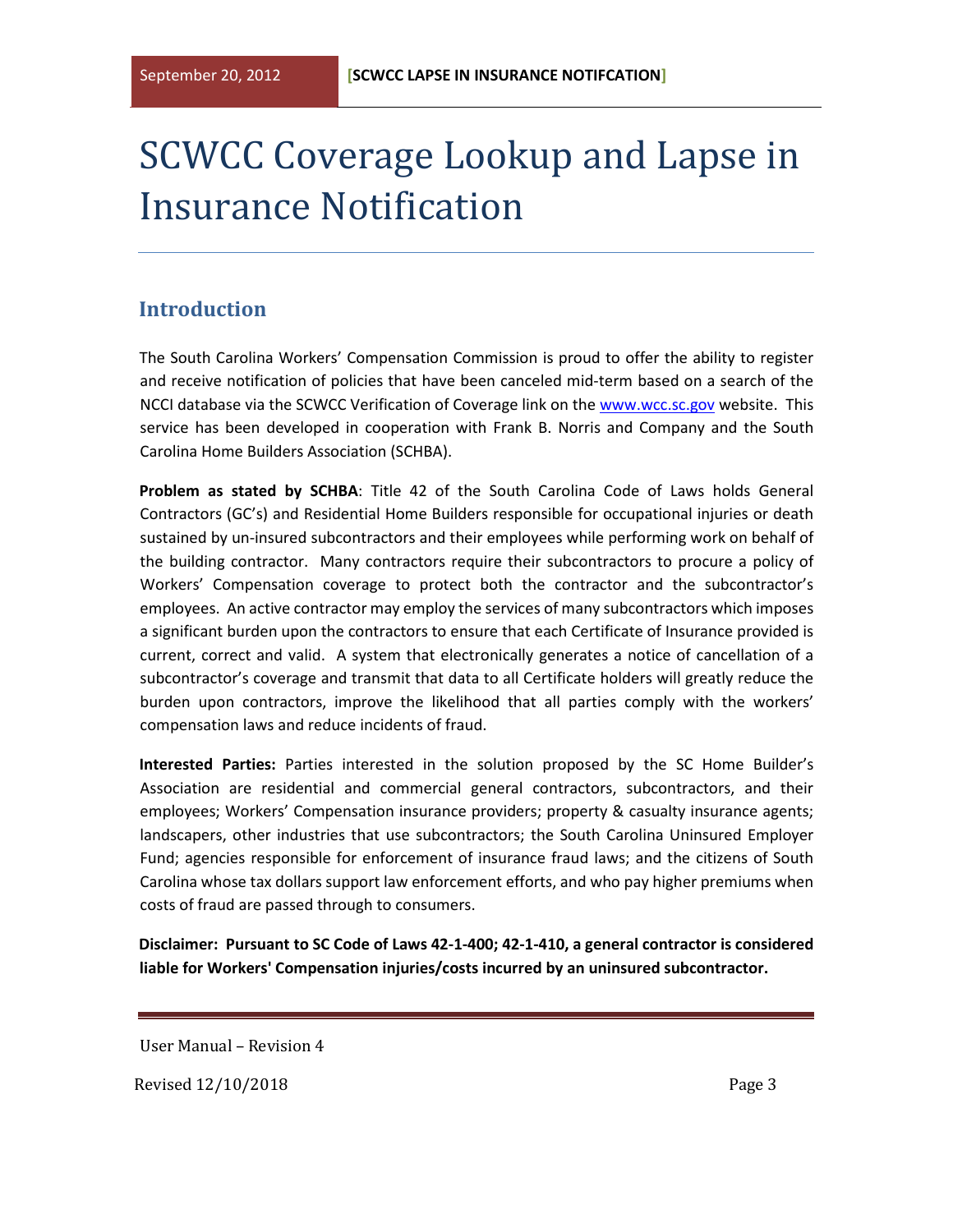**Please be advised that the South Carolina Workers' Compensation Commission provides the above information as "information only" and DOES NOT affirm the accuracy of the same. Verification of pre-mature policy cancellation is the responsibility of the notification recipient** 

User Manual – Revision 4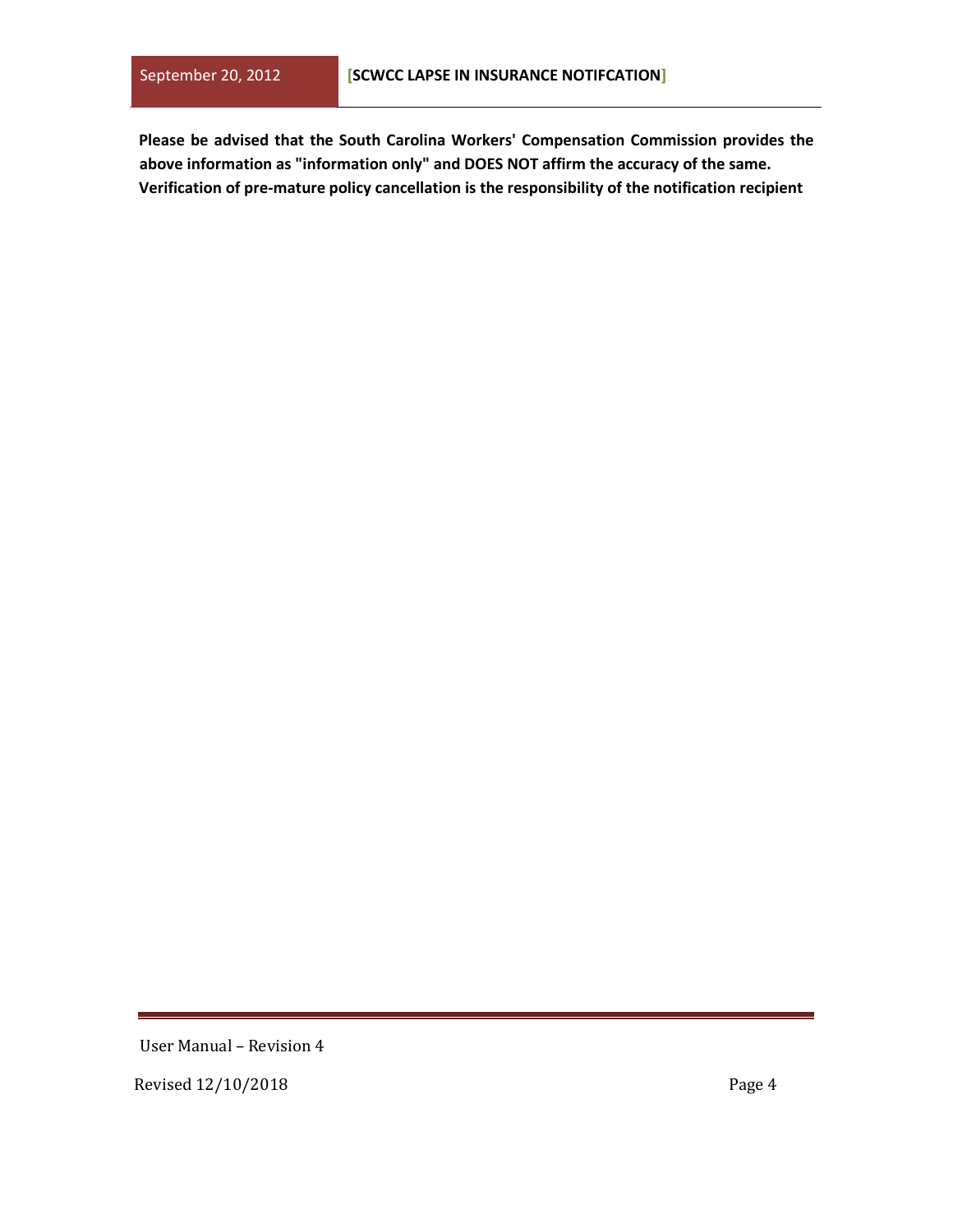#### <span id="page-4-0"></span>**Registration for Mid-Term Cancellation Notification**

To register an email address to receive notices of mid-term cancellations of workers' compensation insurance policies follow the steps provided below.

1. From the SCWCC website [\(www.wcc.sc.gov\),](http://www.wcc.sc.gov/) select the **Verification of Coverage** link from the top of the home page.



When the next screen appears as shown below, CLICK the **Verify Coverage** link.



User Manual – Revision 4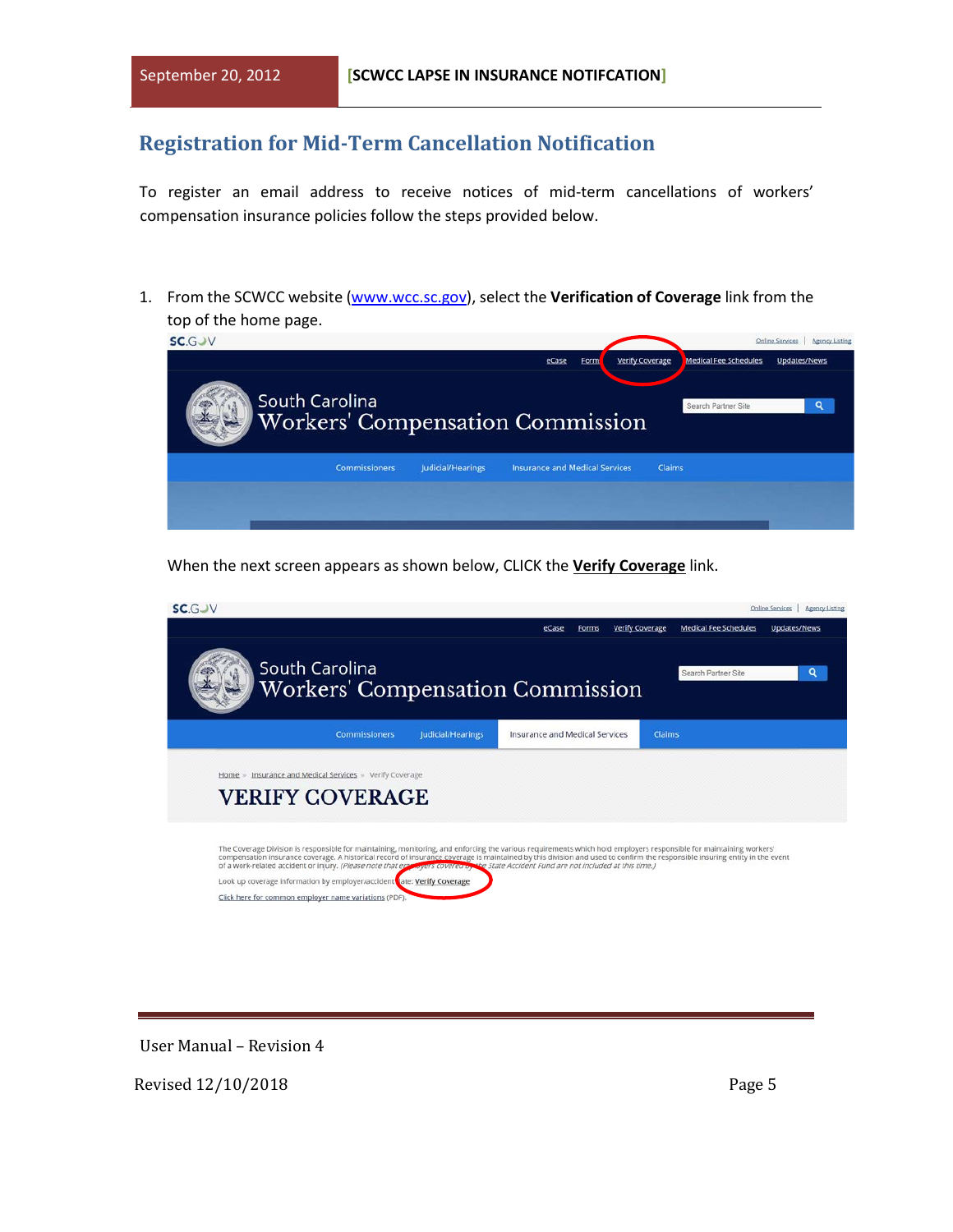2. Read the Notice and Disclaimer and then CHECK the box indicating "I'm not a robot," then CLICK Accept.

South Carolina Workers Compensation Commission



restrictions and limitations that may be a part of Workers Compensation Coverage Verification, such as reCAPTCHA. Any attempt to do so is prohibited and will result in you being unable to access Workers Compensation Coverage Verification. Scripted queries and automatic retrieval(s) is/are expressly prohibited. By clicking "Accept", below, you affirm that you have read and understand the notices and disclaimers on this page.

**Privacy Policy** 



#### User Manual – Revision 4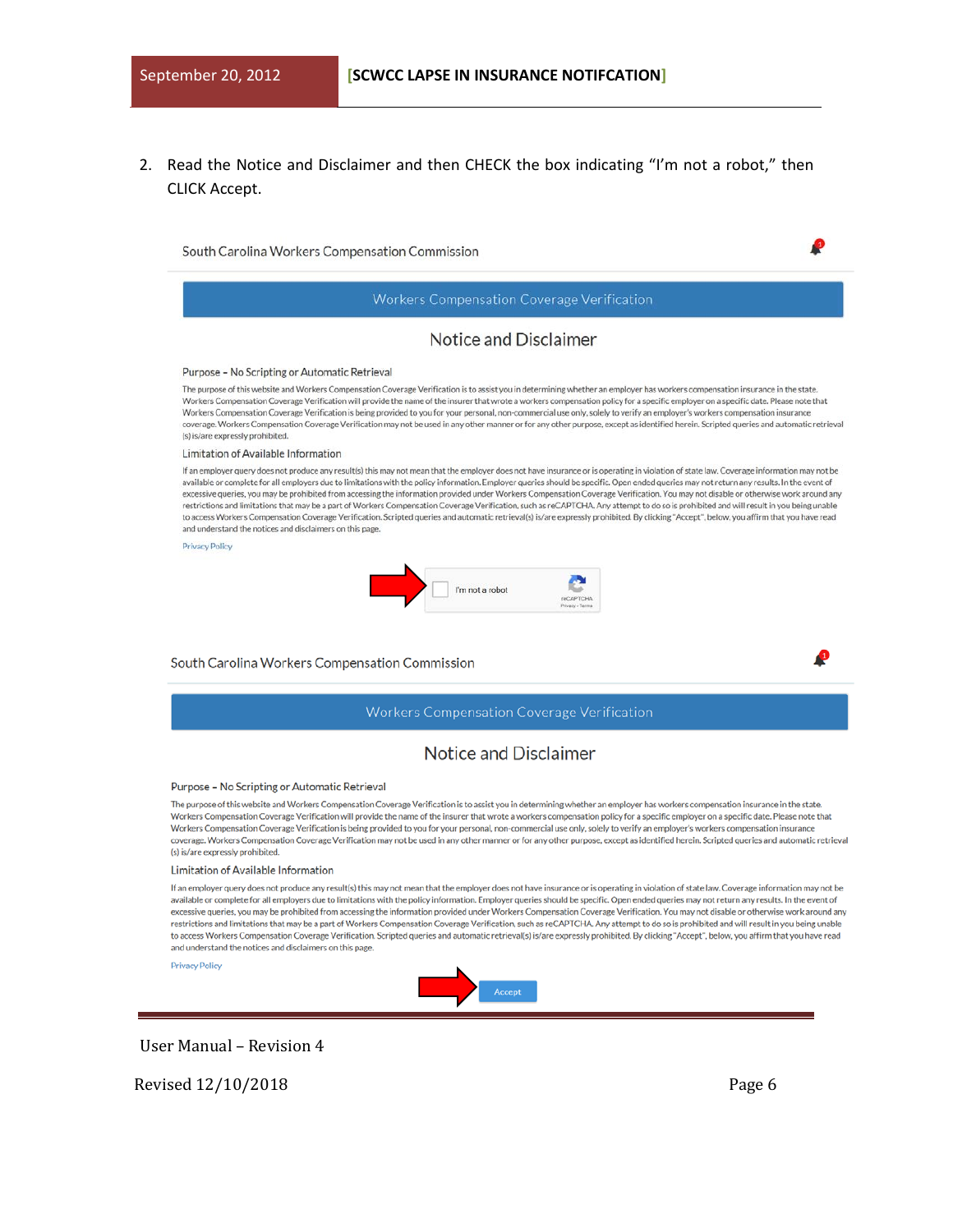3. Enter your search criteria for the Employer in question. a) The Date entered should be the Date of Injury or can the current day's date; b)You can search by Employer name or Employer FEIN; c) If searching by Employer name, select either Employer name "Contains" or Employer name "Starts With." Click SEARCH. Search results will display on next screen.

|             | <b>Workers Compensation Coverage Verification</b> |                                |
|-------------|---------------------------------------------------|--------------------------------|
|             | ₾<br>12/10/2018                                   |                                |
|             | FEIN<br>Employer                                  |                                |
| ABC COMPANY |                                                   | Contains -                     |
|             | Search<br>Clear Search                            | Contains<br><b>Starts With</b> |
|             |                                                   |                                |
|             |                                                   |                                |

4. When the search results appear, CLICK on the desired EMPLOYER and POLICY NUMBER for policy details.

User Manual – Revision 4

Revised 12/10/2018 **Page 7** 

Ф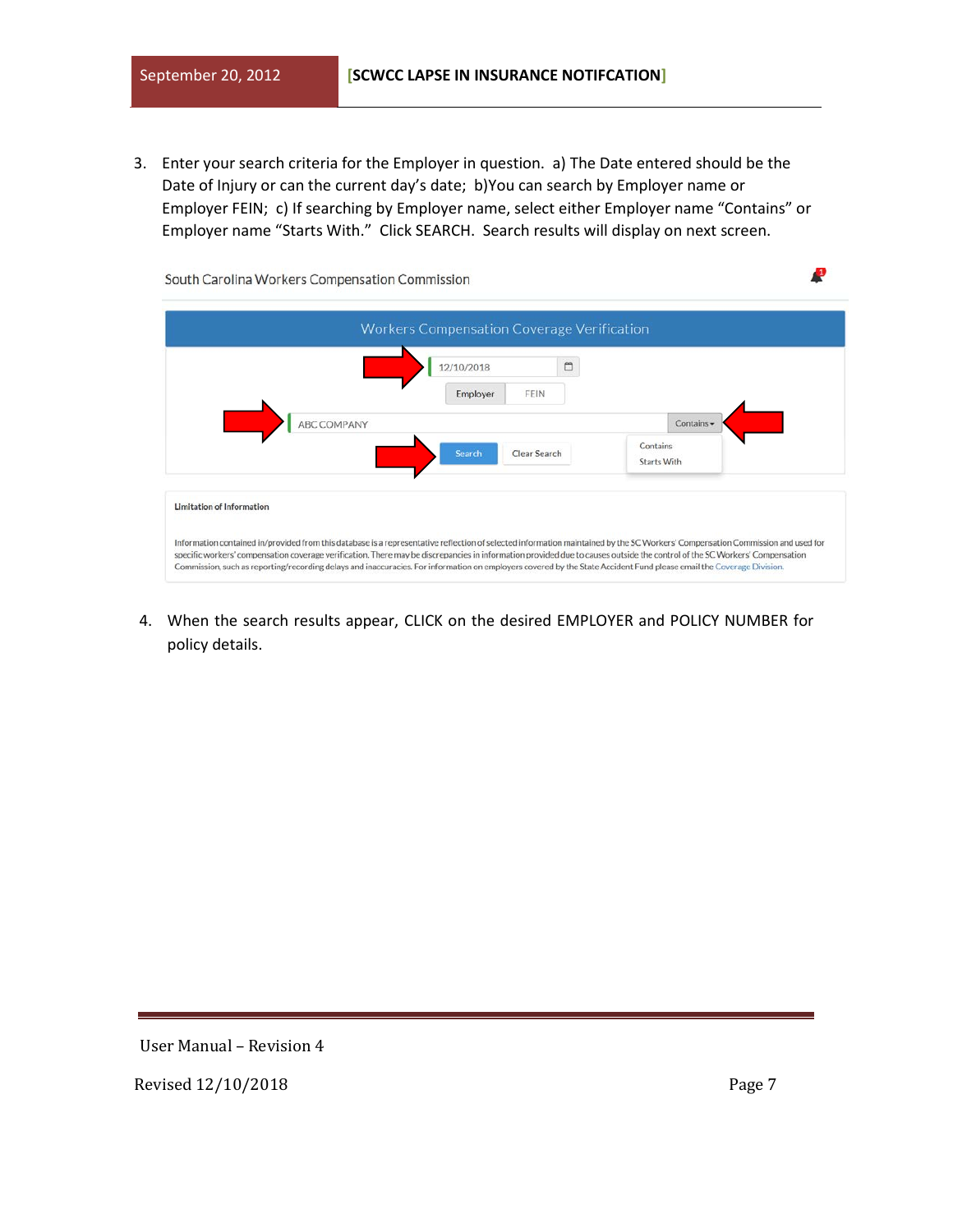#### South Carolina Workers Compensation Commission

| <b>Workers Compensation Coverage Verification</b>                                                                |               |
|------------------------------------------------------------------------------------------------------------------|---------------|
| ₾<br>12/10/2018<br>FEIN<br>Employer                                                                              |               |
| ABC CO                                                                                                           | Starts With - |
| Search<br>Clear Search                                                                                           |               |
| Policy level results do not imply coverage for this Employer in this state. Make a selection to verify coverage. |               |
| <b>Search Results</b>                                                                                            |               |
| ABC COMMERCIAL INC<br>Pol Nbr WC650311418                                                                        | Α<br>$\odot$  |
| ABC COMPOUNDING CO INC<br>Pol Nbr WC012016106                                                                    | $\odot$       |
| ABC COMPOUNDING CO OF TEXAS INC.<br>Pol Nbr WC012016106                                                          | $\odot$       |
| ABC CONSTRUCTION & REMODELING OF FLORIDA LLC<br>Pol Nbr WC51800001018                                            | Θ             |

5. CLICK on the link located below the policy information for claims processing information.

| South Carolina Workers Compensation Commission                                                                       |                                                                                                                                    |                                  |
|----------------------------------------------------------------------------------------------------------------------|------------------------------------------------------------------------------------------------------------------------------------|----------------------------------|
|                                                                                                                      | Workers Compensation Coverage Verification                                                                                         |                                  |
| ← Back To Results                                                                                                    |                                                                                                                                    |                                  |
|                                                                                                                      | ABC COMMERCIAL INC                                                                                                                 |                                  |
| <b>Insurance Coverage Provider</b><br>NATIONAL FIRE INS CO OF HARTFORD                                               | <b>Policy Number</b><br>WC650311418                                                                                                | <b>Coverage Date</b><br>12/10/18 |
| Q Filter                                                                                                             | Click here for claim processing information (and register for mid-term cancellation notice).<br><b>Employer Locations</b>          |                                  |
| Showing 2 Employer(s)<br>Maintenx Dba<br>118 Cold Stream Cove Loop<br>Murrells Inlet. SC 29576-9143<br>$\bullet$ Map | <b>Maintenx International Services</b><br>Management Inc<br>118 Cold Stream Cove Loop<br>Murrells Inlet. SC 29576-9143<br>9<br>Map | $\hat{\mathcal{E}}_{\lambda}$    |

User Manual – Revision 4

Revised 12/10/2018 Page 8

₽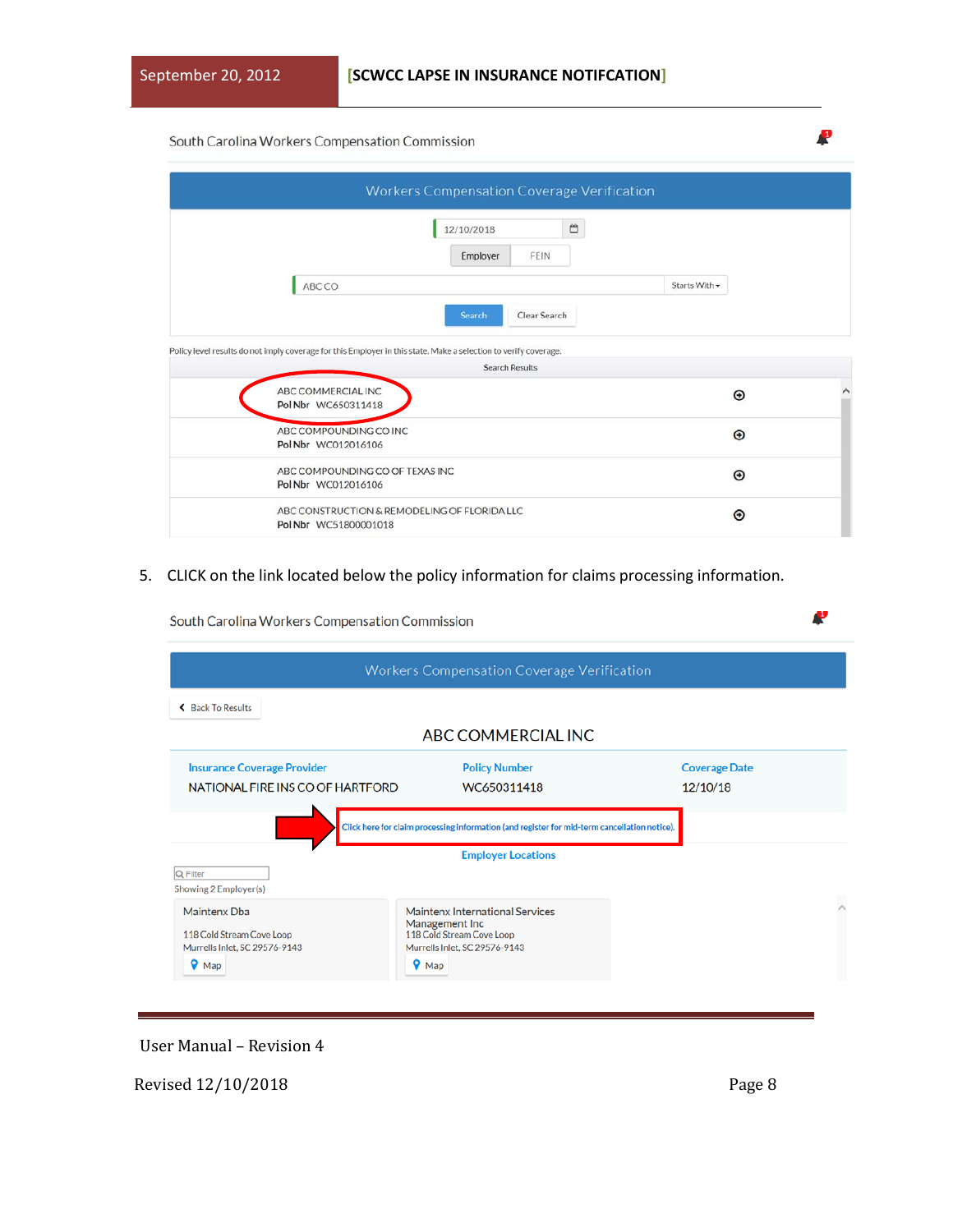6. The following is the screen you should receive. Make sure the box is CHECKED to be notified of mid-term cancellations for this policy; then enter your email address; and then CLICK submit.



Below is the result of your South Carolina Workers' Compensation insurance coverage inquiry.

| <b>Policy Information</b>                                               |                                          | <b>Carrier Claims Service Address</b> |       | <b>Employer Policy Issued to</b>               |
|-------------------------------------------------------------------------|------------------------------------------|---------------------------------------|-------|------------------------------------------------|
| WC650311418                                                             |                                          | National Fire Ins. Co of Hartford     |       | MAINTENX INTERNATIONAL SERVICES MANAGEMENT INC |
| Effective Date: 07/15/2018                                              |                                          | WC Carrier Code: 00127                |       | PO BOX 21288                                   |
| Cancellation Date: 00/00/0000                                           |                                          | 151 N. Franklin Street 15th Floor SE  |       | TAMPA, FL 33622                                |
|                                                                         |                                          | Chicago, IL 60606-1821                |       |                                                |
|                                                                         | 407-919-4547                             |                                       |       |                                                |
|                                                                         |                                          |                                       |       |                                                |
| I would like to be notified of mid-term cancellations for this policy V |                                          | Email Address: abc123@domain.com      |       |                                                |
|                                                                         | Confirm Email Address: abc123@domain.com |                                       |       |                                                |
|                                                                         |                                          |                                       |       |                                                |
|                                                                         |                                          | Submit                                | Reset |                                                |

7. A confirmation message will appear when your entry is accepted.



User Manual – Revision 4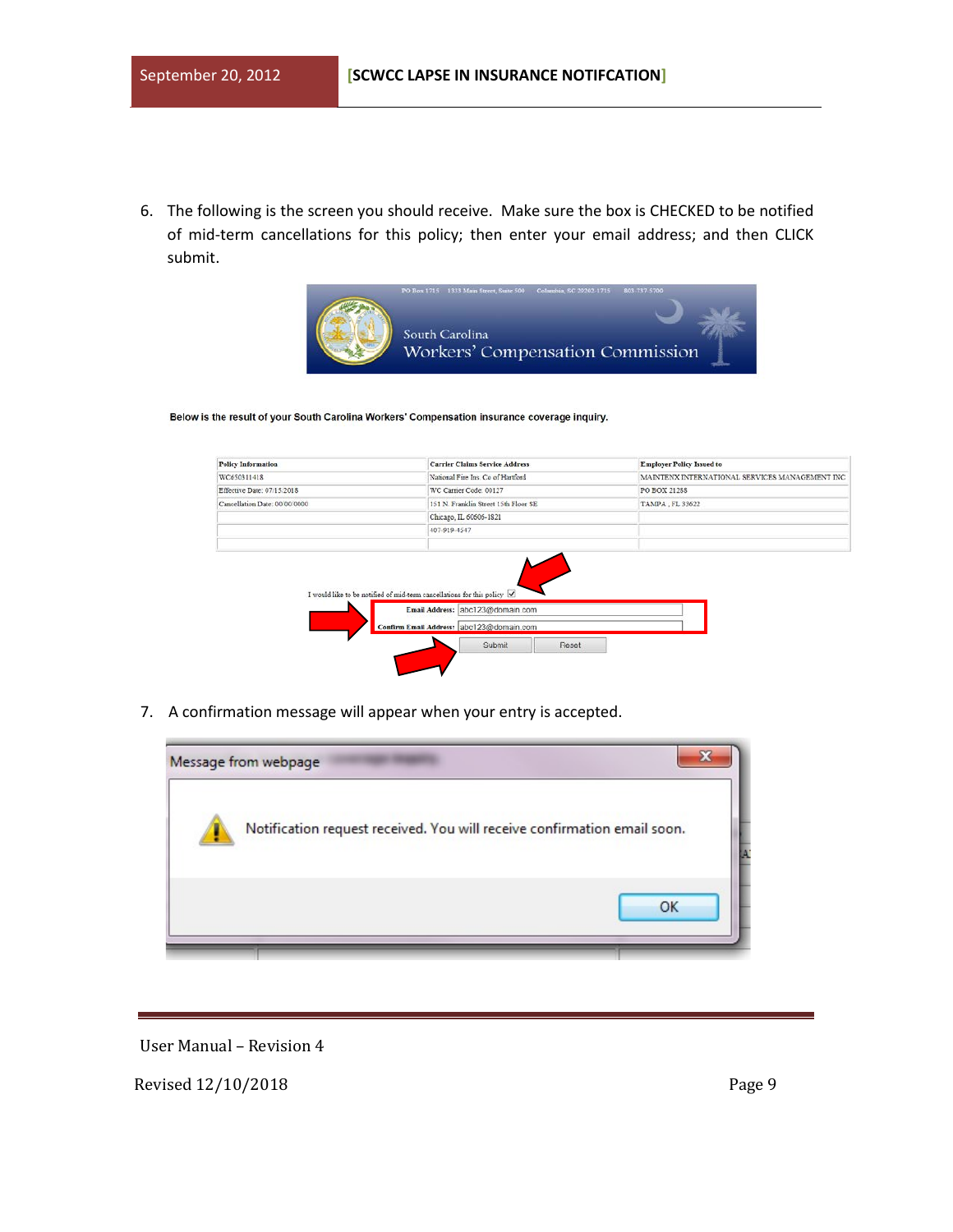8. You will receive an email as confirmation of the registration.

If you do not receive a confirmation within a few minutes check your junk and or spam email box. If the email is found there, you follow your service provider's directions for saving the email as a trusted sender.

If you don't receive an email, you may have entered an incorrect email address. Please try again or contact coverage@wcc.sc.gov.

The text of the email is show below:

**Subject: SCWCC Notification of Midterm Cancellation of coverage Registration** 

**You have registered this email address to receive notification of midterm cancellation for:** 

**Policy: WC123456789** 

**Effective Date: 01/01/2012** 

**Carrier: XXX Insurance Carrier** 

**Policy issued to: XXX Employer** 

**If you have received this email in error, please contact SC workers' Compensation Commission Coverage Division at coverage@wcc.sc.gov** 

**Disclaimer: Pursuant to SC Code of Laws 42-1-400; 42-1-410, a general contractor is considered liable for Workers' Compensation injuries/costs incurred by an uninsured sub-contractor. Please be advised that the South Carolina Workers' Compensation Commission provides the above information as "information only" and DOES NOT affirm the accuracy of the same. Verification of pre-mature policy cancellation is the responsibility of the notification recipient** 

#### <span id="page-9-0"></span>**Notification of Mid-Term Cancellation**

SCWCC recieves insurance policy updates from NCCI daily. The data received is matched against the registration list. An automated email will be sent to the registered email address if a midterm cancellation is received. Once the notification email is sent to the requestor, the registration for notification is deactivated. If you wish to follow the new policy, it will be necessary to register the new policy.

User Manual – Revision 4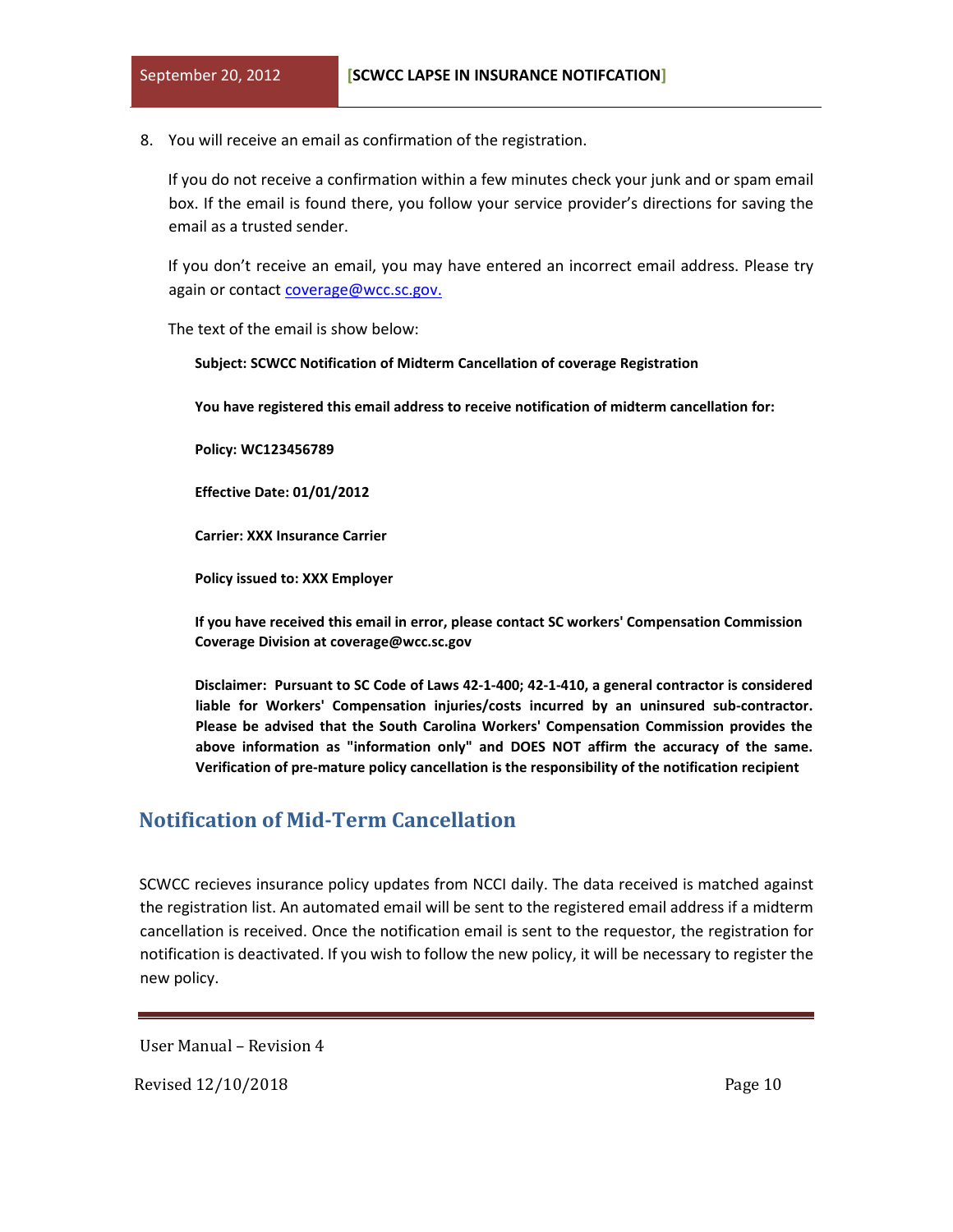The text of the notification email is below:

**This is a notification from the SC Workers' Compensation Commission that the following policy may have been cancelled by the policy holder prior to the policy's end date. You are receiving this notification because you asked to be notified in the event of an apparent lapse in coverage for the Workers' Compensation insurance policy listed below.** 

**Policy Issued to: XXX Employer** 

**Policy: WC123456789** 

| <b>Effective Date:</b>    | 99/99/9999 |
|---------------------------|------------|
| <b>Cancellation Date:</b> | 99/99/9999 |

**Carrier: XXX Insurance Company** 

**Disclaimer: Pursuant to SC Code of Laws 42-1-400; 42-1-410, a general contractor is considered liable for Workers' Compensation injuries/costs incurred by an uninsured sub-contractor.** 

**The South Carolina Workers' Compensation Commission provides the above information as "information only" and DOES NOT affirm the accuracy of the same. Verification of pre-mature policy cancellation is the responsibility of the notification recipient.**

#### <span id="page-10-0"></span>**Report Function**

There is a report function that allows a user to enter their email address that was used to register for notification of mid-term cancellations and pull back a list of what policies they registered for and the status. The link can be found on th[e www.wcc.sc.gov](http://www.wcc.sc.gov/) site. The direct link to the page is[: http://www.wcc.sc.gov/insurance/Pages/VerifyCoverage.aspx](http://www.wcc.sc.gov/insurance/Pages/VerifyCoverage.aspx)

Or a user can bookmark the direct link to the report function <http://wccprogress.sc.gov/wccprod.wsc/VerCovUserReport.html> Enter your email address and click submit

User Manual – Revision 4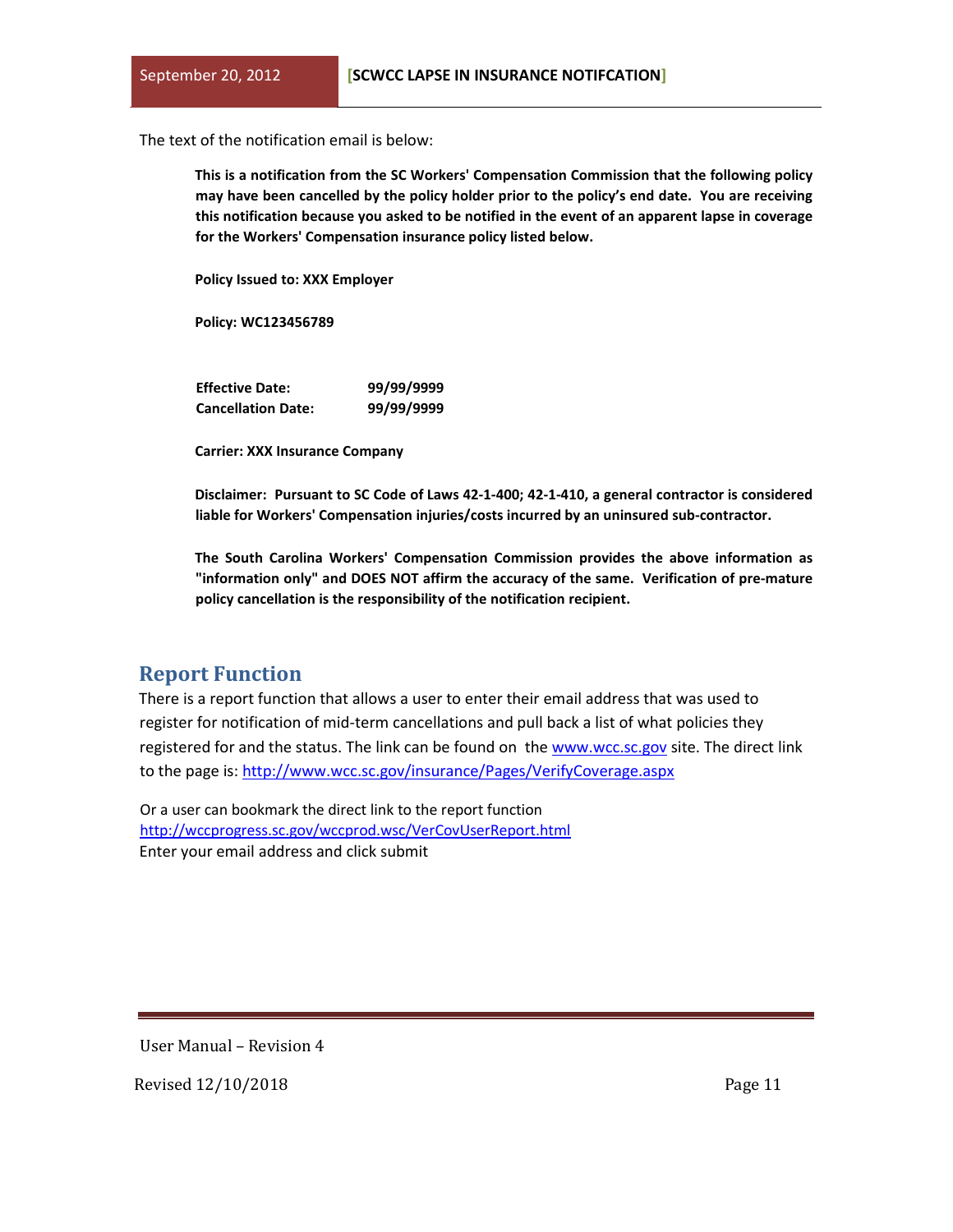|                                 | http://wccprogress.sc.gov/wccprod.wsc/VerCovUserReport.html |                                                                |       |              | $ \mathbb{R}$ $+$ $\mathbb{R}$ $\times$ $\mathbb{C}$ Bing | ₽                |
|---------------------------------|-------------------------------------------------------------|----------------------------------------------------------------|-------|--------------|-----------------------------------------------------------|------------------|
| File                            | Edit View Favorites Tools Help                              |                                                                |       |              |                                                           |                  |
| Convert - Bi Select<br>$\times$ |                                                             |                                                                |       |              |                                                           | $\times$ LEXMARK |
| <b>Favorites</b>                | http://wccprogress.sc.gov/wccprod.wsc/VerCov                |                                                                |       |              | ☆ - 同 - □ 曲 - Page - Safety - Tools - @                   |                  |
|                                 |                                                             | PO Hox 1715 1333 Mam Street, Suite 500 Columbia, SC 20202-1715 |       | 801-717-5700 |                                                           |                  |
|                                 |                                                             | South Carolina<br>Workers' Compensation Commission             |       |              |                                                           |                  |
|                                 |                                                             | Email ID: bhartman@wcc.sc.gov<br>Submit                        | Reset |              |                                                           |                  |
|                                 |                                                             |                                                                |       |              |                                                           |                  |
| Report For:                     |                                                             | User report for notification of mid-term cancellation          |       |              |                                                           |                  |

The report results will be presented to the user.

|                                                               | http://wccprogress.sc.gov/wccprod.wsc/VerCovUserReport.html - Windows Internet Explorer |                       |                                         |                                                       |                                       | $-16$                                   |
|---------------------------------------------------------------|-----------------------------------------------------------------------------------------|-----------------------|-----------------------------------------|-------------------------------------------------------|---------------------------------------|-----------------------------------------|
| e http://wccprogress.sc.gov/wccprod.wsc/VerCovUserReport.html |                                                                                         |                       |                                         |                                                       | $\bullet$ 8 $\bullet$ $\times$ 6 Bing |                                         |
| Favorites Tools Help<br>View<br><b>Edit</b><br>File           |                                                                                         |                       |                                         |                                                       |                                       |                                         |
| Convert - <b>DE</b> Select<br>$\times$                        |                                                                                         |                       |                                         |                                                       |                                       | <b>LEXMARK</b><br>$\times$              |
| Favorites<br>http://wccprogress.sc.gov/wccprod.wsc/VerCov     |                                                                                         |                       |                                         |                                                       |                                       | ☆ ▼ 图 ▼ □ ● ▼ Page ▼ Safety ▼ Tools ▼ ● |
|                                                               |                                                                                         | South Carolina        | PO Box 1715 1333 Main Street, Suite 500 | Columbia, SC 20202-1715<br>803-737-5700               |                                       |                                         |
|                                                               |                                                                                         |                       | Email ID:<br>Subpoit                    | Workers' Compensation Commission<br>Reset             |                                       |                                         |
|                                                               |                                                                                         |                       |                                         | User report for notification of mid-term cancellation |                                       |                                         |
| Report For: bhartman@wcc.sc.gov                               |                                                                                         |                       |                                         |                                                       |                                       |                                         |
| Employer                                                      | <b>Policy Number</b>                                                                    | <b>Effective Date</b> | <b>Cancellation Date</b>                | Carrier                                               | <b>Date Registered</b>                | <b>Date Cancel Email Sent</b>           |
| MCMANUS WOOD SERVICE                                          | WCSI000827235                                                                           | 11/29/2010            |                                         | 43686 - Palmetto Timber Fund                          | 09/18/2012                            |                                         |
| CHINA CHILL                                                   | WCV6078128                                                                              | 10/14/2011            |                                         | 19968 - Accident Fund Insurance Co. of America        | 09/19/2012                            |                                         |
| STROMAN ELECTRIC SERVICE INC                                  | 10020120006001                                                                          | 01/01/2012            |                                         | 35823 - SC Home Builders SIF                          | 09/18/2012                            |                                         |

### <span id="page-11-0"></span>**FAQ's**

#### **What happens if I change my email address?**

The notification of mid-term cancellation will be sent to the email address you registered. If your email address changes it will be necessary to re-register with the new email address.

#### **What happens to my registration for a policy if there is a mid-term cancellation?**

User Manual – Revision 4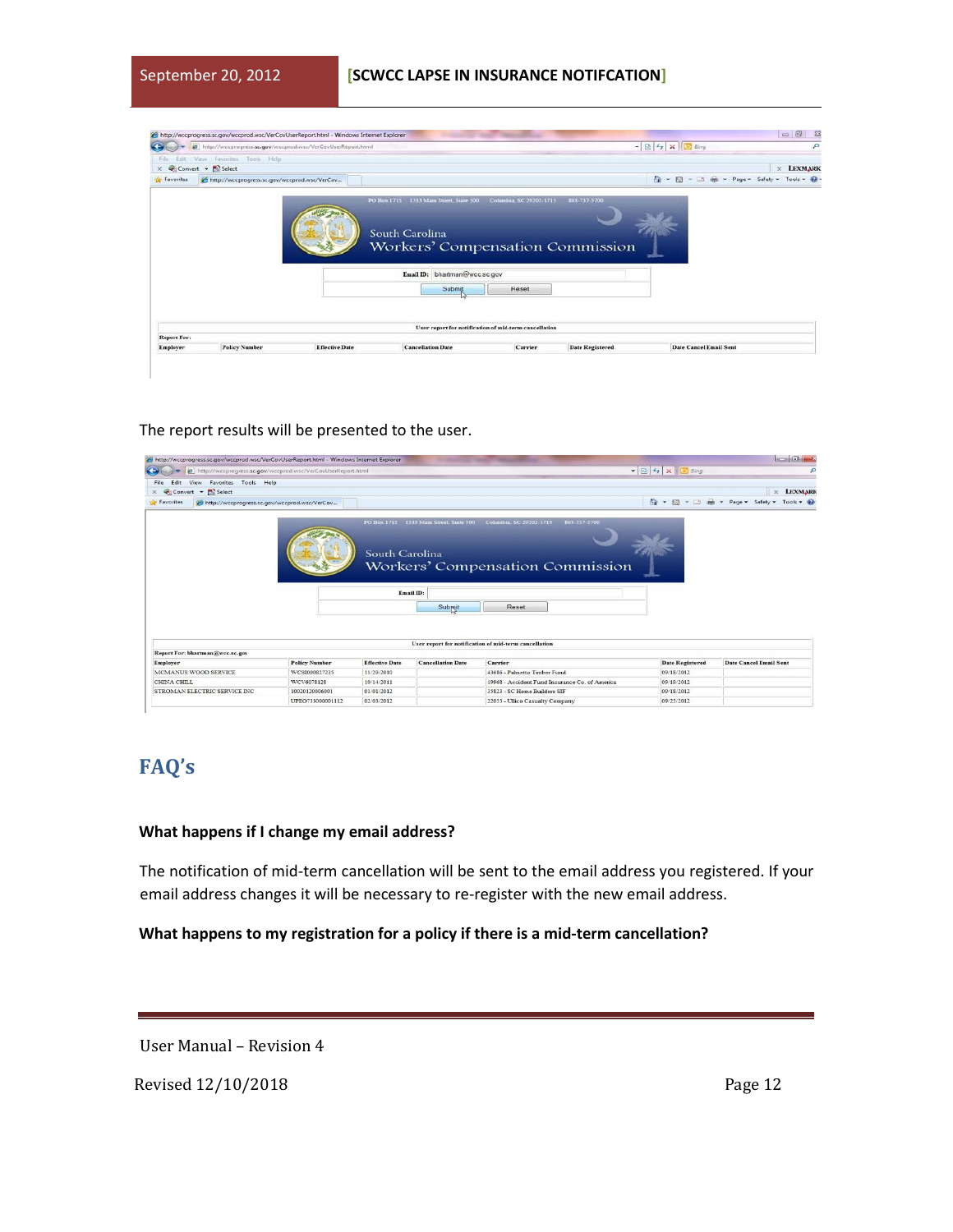Once you receive an email notifying you that the policy you were tracking has been canceled mid-term, the registration for notification for that policy expires. If you wish to track the new policy you will need register for the new policy.

#### **I am having a problem registering?**

Please direct any questions or problems to the SCWCC Compliance Division, 803.737.6203 or coverage@wcc.sc.gov.

#### **When I search for a policy and click the link to get the claims processing information, there is no box to enter my email address, why?**

SCWCC does not have that policy in the current database. Please contact SCWCC Compliance Division, 803.737.6203 or coverage@wcc.sc.gov

#### **I think a policy has been canceled but I didn't receive an email?**

Several reasons can cause this to happen

- 1. Your email that you registered with was incorrect.
- 2. You never registered for tracking that policy.
- 3. NCCI's POC transaction was not processed by SCWCC

If any of these problems occur, please contact SCWCC Compliance Division, 803.737.6203 or coverage@wcc.sc.gov.

#### **Is the SCWCC certain that the information provided through the notification system is correct?**

**No - Disclaimer: Pursuant to SC Code of Laws 42-1-400; 42-1-410, a general contractor is considered liable for Workers' Compensation injuries/costs incurred by an uninsured subcontractor.** 

**Please be advised that the South Carolina Workers' Compensation Commission provides the above information as "information only" and DOES NOT affirm the accuracy of the same. Verification of pre-mature policy cancellation is the responsibility of the notification recipient** 

User Manual – Revision 4